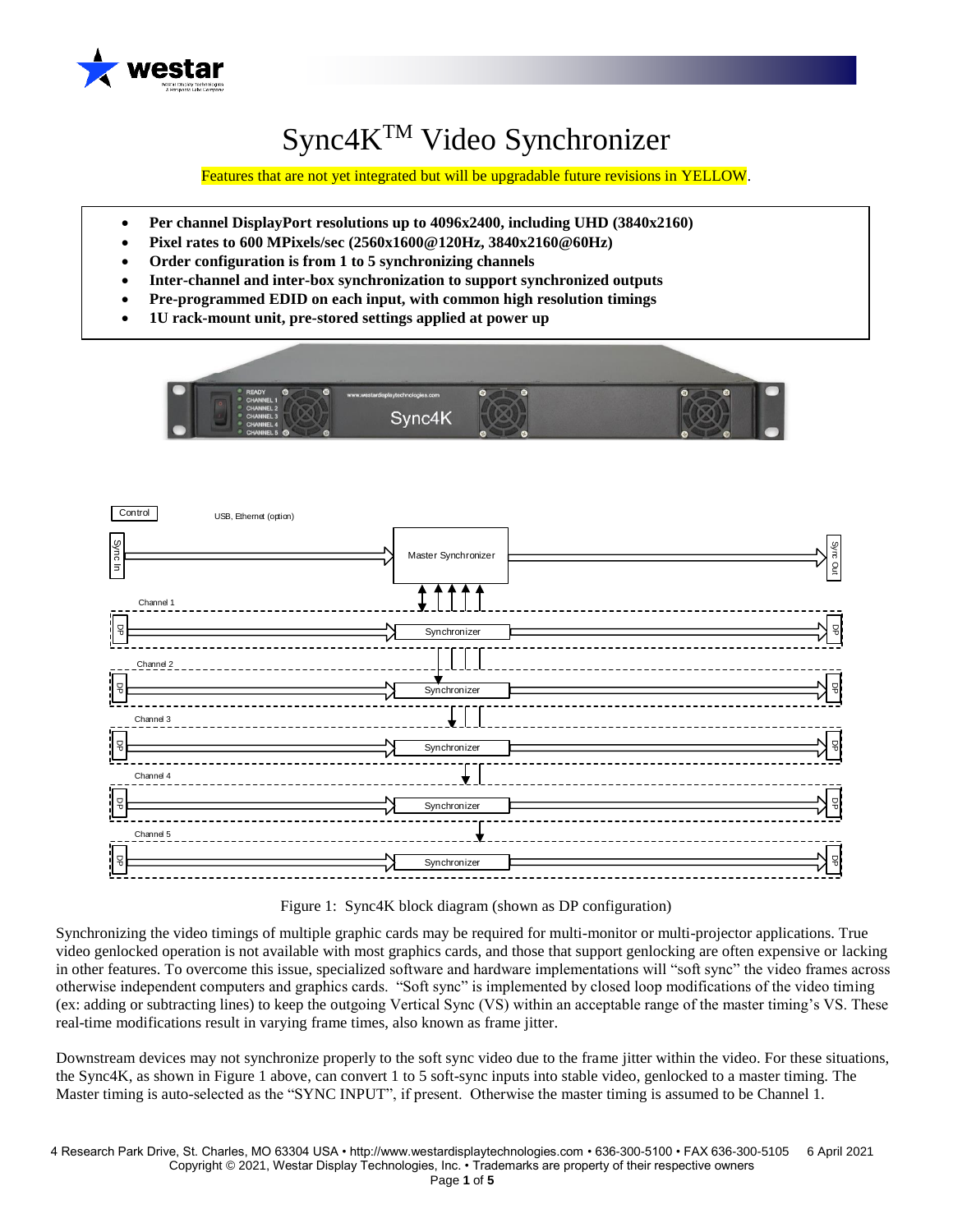

.

The diagram below depicts a typical scenario using Sync4K:

- Channel #1input timing, to be selected as the Master Timing
- Soft-sync Channel #2 input timing, that is currently "trailing" the Master Timing by 20 lines
- Soft-sync Channel #3 input timing, that is currently "leading" the Master Timing by 20 lines
- Synchronized output timing for all channels
- The output timing is pre-programmed to a 22 line delay.

The diagram is referenced in timing discussions on the ensuing pages, especially to understand timing constraints.



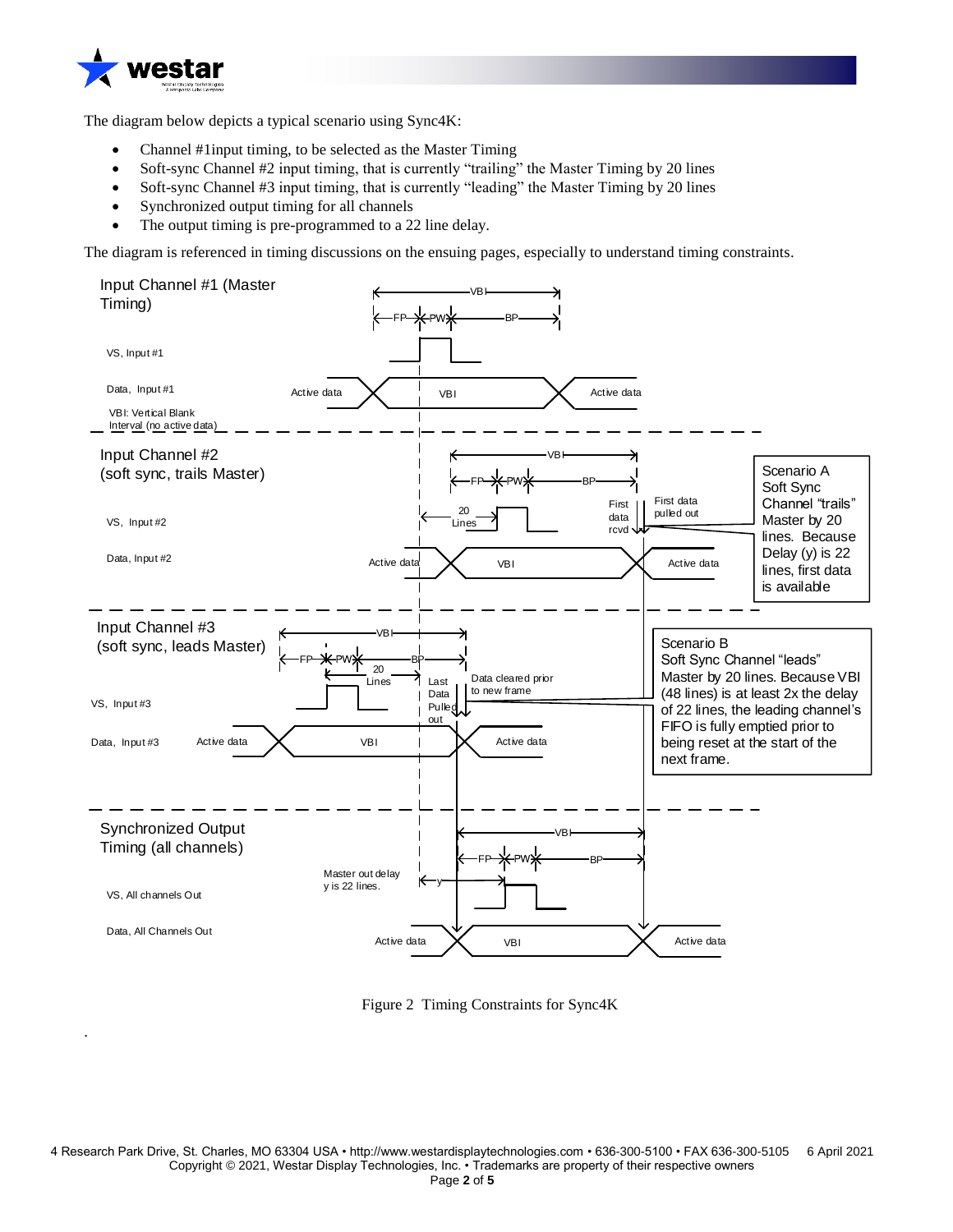

## **Sync4K Video Synchronizer**

The Sync4K is configured with 1 to 5 channels (referred to as synchronizing channels). Each synchronizing channel is synchronized to a master timing, which is automatically selected to be either Input 1 or the Sync Input. The first box in an installation will typically use Input 1 as the master timing, allowing up to 4 additional channels to be synchronized to it. The Sync Output sends the master timing to a downstream Sync4K Video Synchronizer to allow more channels to be synced to the master video timing.

The Sync4K re-times soft synced inputs into a stable output with a fixed frame time, locked to the master video timing with a programmable line delay (y). To avoid video artifacts, the input vertical syncs of all slave channels must be synchronized to within typically  $+/- 150$  usecs of the master video vertical sync. (see section entitled Soft sync Constraint Analysis).

Each channel employs a FIFO memory to support channel synchronization. The input frame time typically varies by an integer # of lines during the vertical front porch. Periodic, standard video is then "pulled" from the FIFO per the master timing, delayed by the programmable line delay (y).

The Sync4K is designed to require minimal programming. All parameters have pre-programmed default values. The  $OneSymc<sup>TM</sup> configuration utility allows the user to program.$ parameters (such as line delay, y).

#### **Resolutions: All channels are assumed to be the same resolution and horizontal parameters divisible by 4.**

#### **Sync4K Features**

- Synchronizes multiple channels to a master sync source
- Multiple Sync4K's can be "daisy-chained", for applications requiring more than 5 channels
- I/O resolutions up to 4kx2K/60 Hz.
- Remote interface for both initial configuration and operational control via USB or Ethernet
- "Active EDID" can be either the current downstream EDID, or a pre-programmed EDID
- "No video" modes:
	- o In the absence of a valid master timing, the slave channels enter pass-through mode (If the master timing was from Channel 1, then Channel 1 output and Sync output are inactive) **Note: Only stable timing is passed through. Unstable timing is not compatible with Sync4K transmitters.**
	- o In the absence of video input for a slave channel, the slave channel outputs a pre-programmed RGB color per the delayed master timing.

#### **Soft sync Constraint Analysis**

The Sync4K requires inputs to be synchronized to within certain constraints. Two Sync4K design items dictate constraints on the incoming soft synced channels. These design items are as follows:

- 1. Each synchronizing channel has 200,000 pixels of FIFO depth,
- 2. A synchronizing channel's FIFO is "cleared" each frame, at the very end of the Vertical Blanking interval (just prior to receiving Line 1 Pixel 1 of active video). Thus all pixels from the previous frame must be emptied by that point or they will be cleared.

**Scenario A:** Because soft-synced channels tend to vary  $+/- x$ lines from the master timing, the programmed line delay y must be greater than x so that the new pixel data in a "trailing" slave channel has arrived at FIFO inputs prior to outputting that pixel data from the FIFO. See "Scenario A" in Figure 2.

**Scenario B**: The Vertical Blanking Interval (VBI) must be greater than 2y. This allows sufficient time for the "leading" slave channel's pixel data to be fully emptied of the previous frame, prior to clearing the FIFO at the start of a new incoming frame. See "Scenario B" in Figure 2.

**Example:** Each specific configuration will require its own analysis, but for this discussion we assume the master timing and soft synced channels are 3840x2160 @ 60 Hz (UHD).

Design item 1 equates to a line buffer size of:

200,000 pixels / (3840 pixels/line) = 52 lines. Thus up to 52 lines can be stored. In Figure 2, a synchronizing channel that leads the master by 20 lines and then has an additional 22 lines of delay, will need 42 lines of storage. This is within the constraint of 52 lines.

Design item 2: In Figure 2, we see that the VBI (48 lines) is long enough  $(2y)$  such that all data from the previous frame is pulled out prior to the clearing function at the start of a new frame. Standard UHD has a  $VBI = 90$  lines, more than sufficient to meet this constraint.

## **Output Video Timing**

The output timing for any synchronizing channel is identical to the master timing, but delayed by y lines

Master video timing is automatically selected from the Sync Input or Input 1.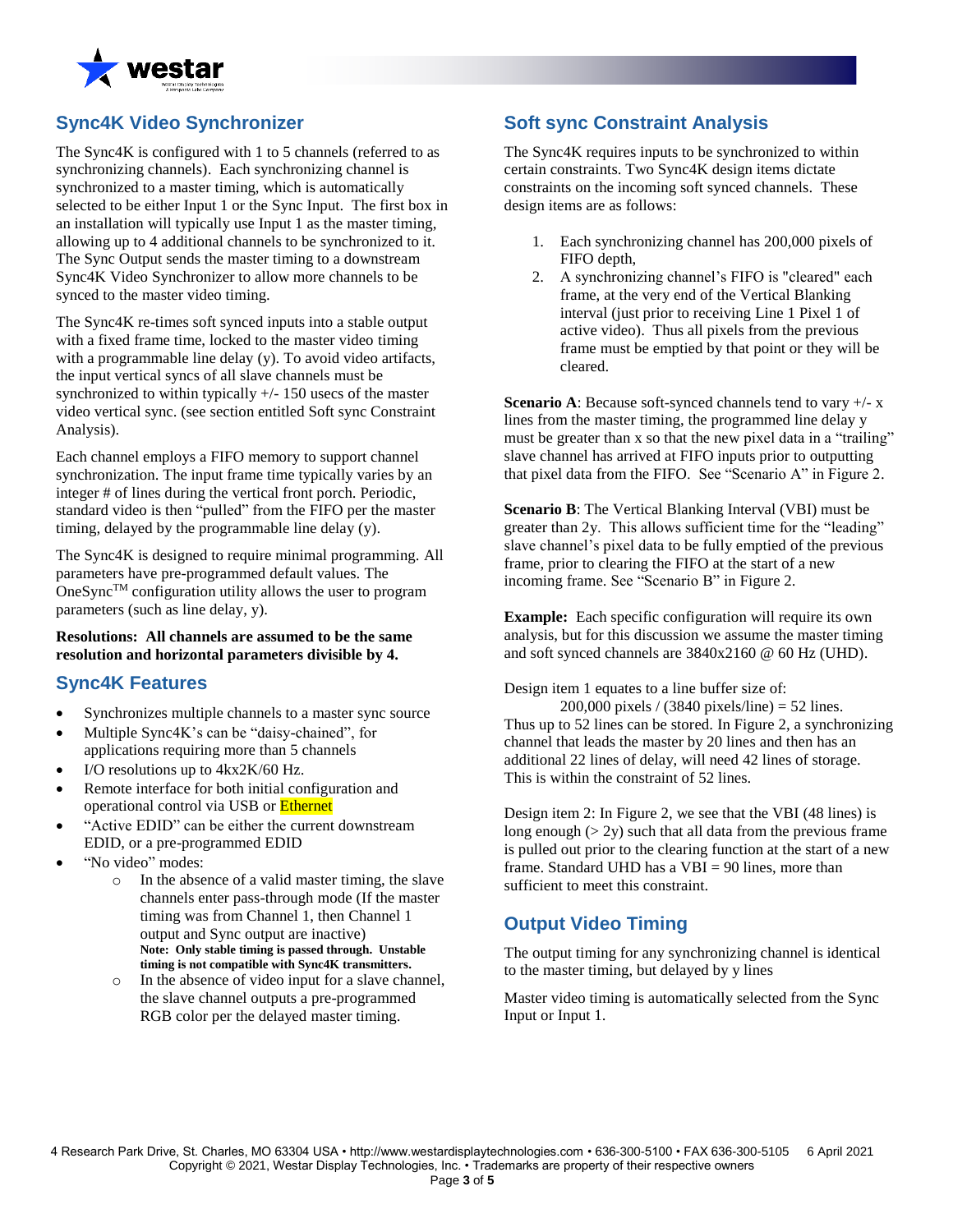

## **Limitations on Channel 1 as Master Timing:**

If Channel 1 is used as the master timing, there are potential limitations on the input timing. The table below shows some resolutions and whether they are supported (YES) or not supported (NO) as a channel 1 Master timing. Please contact the factory for your specific timing.

| Timing         | <b>YES</b> | NO. | Timing         | YES | NO |
|----------------|------------|-----|----------------|-----|----|
| 3840x2160/60Hz |            |     | 1440x2560/60Hz |     |    |
| 3840x2160/30Hz |            |     | 1920x1080/60Hz |     |    |
| 2560x1600/60Hz |            |     | <b>WXGA</b>    |     |    |
| 2560x1440/60Hz |            |     | <b>SXGA</b>    |     |    |

Table 1 Channel 1 Master Timing limitations

*Note: All timings in the table above are supported as a slave soft sync timing, but will not be stable when the channel is in "passthrough" mode.*

#### **Other Features**

**EDID**: The active EDID, available to the video source via the DP aux channel, can be either a) a pre-programmed value, or b) the EDID read from a downstream device.

A "hot plug detect" event on a Sync4K output initiates a new DisplayPort Link training session and the reading of the downstream EDID for that channel.

The user selects whether the "active EDID" is:

a. updated to the "downstream" device's EDID or

b. remains a pre-programmed EDID on each input channel.

If "a" then any change to the "Active EDID" results in a "hot plug" event to the upstream video source.

**"No Video" modes**: In the absence of Master timing, Channel 1 output and Sync Output are inactive and the slave channels automatically enter "pass-through" mode, where video is passed through the slave channel without synchronization. **Only stable timing is passed through. Unstable timing is not compatible with Sync4K transmitters.**

In the absence of slave video input or if the channel is programmed to "Ignore", the slave output runs per the delayed master timing, but with

- i. a pre-programmed RGB flood field color, as follows: Chan 1 (Red), Chan 2 (Green), Chan 3 (Blue), Chan 4 (Yellow), Chan 5 (Cyan), and
- ii. text overlays to identify: Chan #, Chan timing, Master Timing, Master Source,

as shown in the Figure 3 below.

| Channel #4 |  |                                                                            |
|------------|--|----------------------------------------------------------------------------|
|            |  | CH 4 Input $HxU = 3840 \times 2160$<br>Master Out $HxU = 3840 \times 2160$ |
|            |  | Master Source = External                                                   |
|            |  |                                                                            |

Figure 3 Onscreen timing info (upper left of image)

# **OneSyncTM Configuration Application**

OneSync is a Windows 10 application (see Figure 4) to configure the Sync4K for an installation application.

| <sup>■→</sup> OneSync |                                                                                              |                |         |                           | - | □ | × |
|-----------------------|----------------------------------------------------------------------------------------------|----------------|---------|---------------------------|---|---|---|
| File Tools            | Help                                                                                         |                |         |                           |   |   |   |
| Comm Port             |                                                                                              |                |         |                           |   |   |   |
| COM4                  |                                                                                              | $\checkmark$   | Connect | <b>Apply All Settings</b> |   |   |   |
|                       |                                                                                              |                |         |                           |   |   |   |
|                       | All Channel Settings   Per Channel Settings   Channel Commands   About Unit   Current Status |                |         |                           |   |   |   |
|                       |                                                                                              |                |         |                           |   |   |   |
| <b>Line Delay</b>     |                                                                                              |                |         |                           |   |   |   |
| 20                    | ÷                                                                                            | Set Line Delay |         |                           |   |   |   |



Typical set up parameters include:

**Line Delay**: "y", Programmed globally. The # of master timing lines to delay the synchronized outputs from the input master timing.

**Active EDID mode**: Programmed per channel. Determines whether the active EDID, visible by the video source, is populated by a programmed EDID file, or by the connected downstream device.

**Ignore Video**: Programmed per channel. Replaces incoming pixel data with a flood field color plus onscreen timing information.

**Pass Through Video**: Programmed per channel. Allows the video from any input channel to be passed through as is (including timing), rather than synced to master timing.

*Note: If both "Ignore" and "Pass Through" are set for a specific channel, then the timing comes from the channel's input (rather than Master Timing), but the video data is flood field color + onscreen timing information.*

In addition to parameter setup, the OneSync application also indicates the following status:

- Master Timing Source (Chan 1, Sync Input, absent)
- Valid Input Video Present (per channel)
- Output DisplayPort Link Status (per channel)

OneSync also supports updates to:

- the pre-programmed EDID for each channel, and
- all firmware in the Sync4K

## **Sync Input/Output Timing and Limitation**

The Sync I/O DVI ports may be used for installations with more than 5 channels. A standard DVI cable can be used to "daisy-chain" Master Timing from one box to the next. The Sync I/O uses a DVI electrical format, with all horizontal timing parameters set to 1/4 of the actual channel timing, including clock frequency, H active, H total, H front porch, H back porch, and H sync width. Because DVI has a lower clock limit of 25 MHz, the channel's pixel clock frequency must be greater than or equal to 100MHz when using Sync I/O. For example, if the channel I/O is 1080P with a 148.5 MHz pixel clock, the Sync I/O clock will be 148.5 MHz /4 = 37.125 MHz.